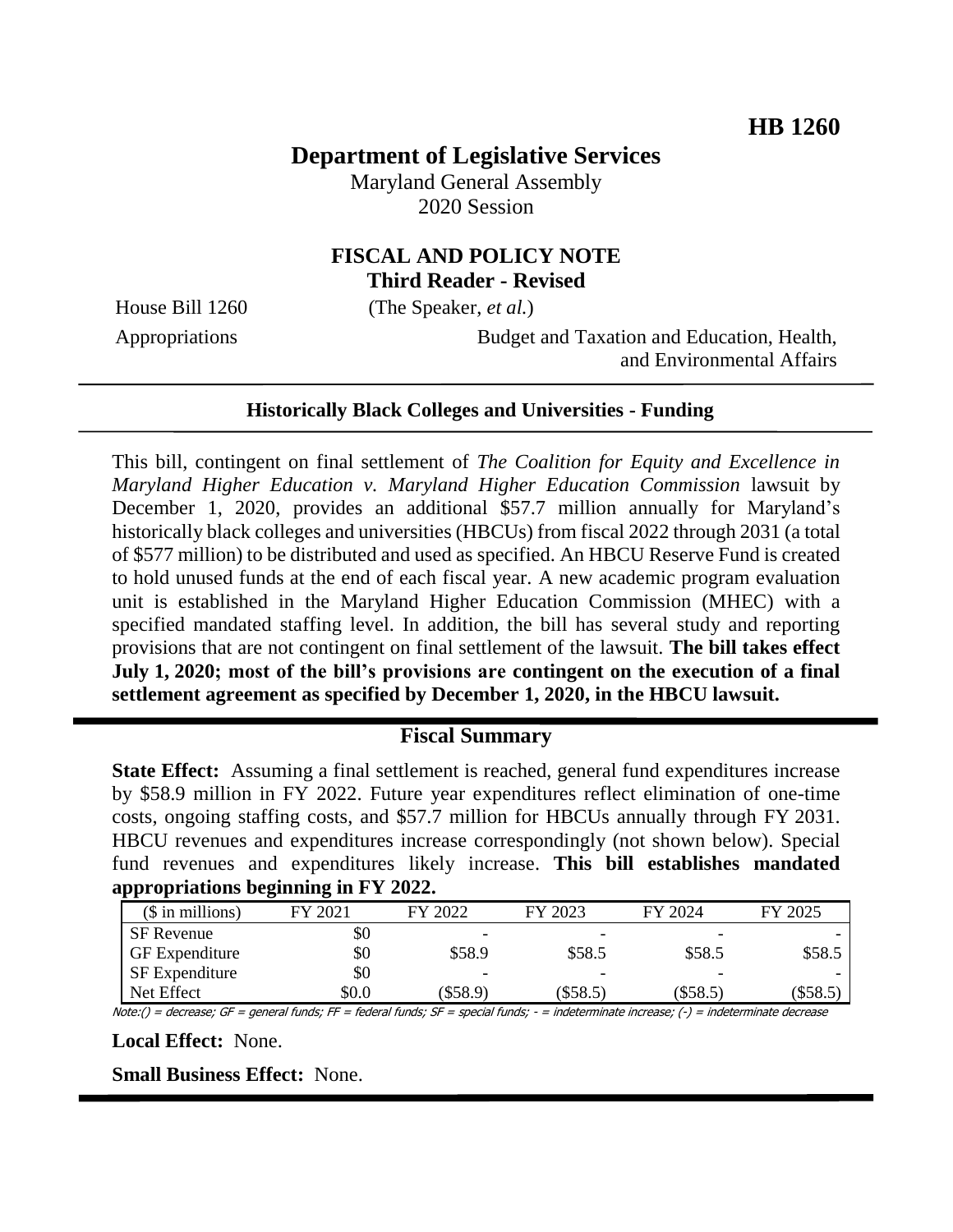## **Analysis**

#### **Bill Summary:**

#### *Legislative Findings*

The State of Maryland wishes to provide all of its citizens with equal access to higher education at excellent and affordable public colleges and universities. The General Assembly has carefully reviewed the Memorandum of Opinions and Orders of the U.S. District Court for the District of Maryland, issued October 7, 2013, and November 8, 2017, in the action, *The Coalition for Equity and Excellence in Maryland Higher Education, et al. v. MHEC, et al.* (06-CV-02773-CCB). The District Court found that the State failed to eliminate a traceable *de jure* era policy of unnecessary program duplication that has exacerbated the racial identifiability of Maryland's HBCUs. Maryland's HBCUs, which are Bowie State University (BSU), Coppin State University (CSU), Morgan State University (MSU), and the University of Maryland Eastern Shore (UMES), should receive additional support to remedy the findings of the District Court. The additional support must be (1) in the form of \$577.0 million; (2) provided in equal amounts in each fiscal year from 2022 through 2031; and (3) allocated among the institutions. The specified provisions of the bill ensure that Maryland's HBCUs receive this support.

#### *Maryland Higher Education Commission*

MHEC must establish a program evaluation unit to evaluate new programs and substantial modifications. The unit must have at least 10 staff members. The staff members assigned to the unit must be in addition to the current workforce of MHEC.

The unit established under the bill must assist MHEC in reviewing and evaluating proposals for new academic programs and substantial modifications of existing academic programs in accordance with current law. Beginning in fiscal 2022, the Governor must include in the annual operating budget an amount sufficient to employ the 10 staff members required by the bill.

#### *Funding for Historically Black Colleges and Universities*

For fiscal 2022, the Governor must include in the annual State operating budget general funds of at least:

- \$16,790,700 for BSU;
- $\bullet$  \$7,212,500 for CSU;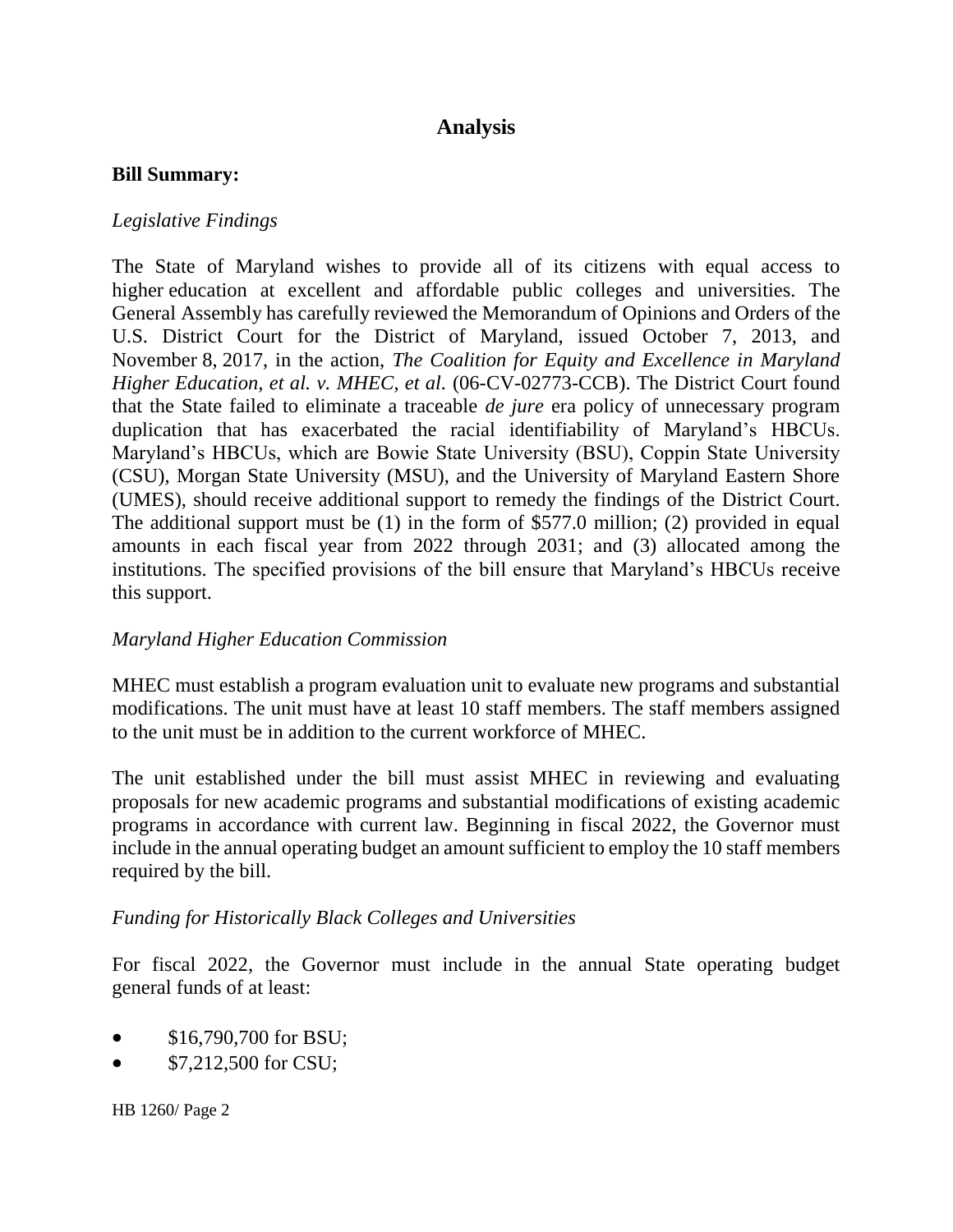- \$24,003,200 for MSU; and
- \$9,693,600 for UMES.

For each of fiscal 2023 through 2031, the Governor must include in the annual State operating budget general funds of at least \$57.7 million to be allocated to the HBCUs based on the percentage share of students enrolled during the immediately preceding academic year compared to the total number of students enrolled at all HBCUs.

At the end of each fiscal year, any unused funds provided under the bill must be distributed to the HBCU Reserve Fund established by the bill.

Funds provided are supplemental to, and may not supplant, funds appropriated to public institutions of higher education in the State budget. The funds may be used for the following purposes, as determined by the university receiving the funds: scholarships and financial aid support services; faculty recruitment and development; expanding and improving existing academic programs, including online programs; development and implementation of new academic programs, including online programs; academic support; and marketing. The funds provided under the bill may not be included in the calculations of State funding for the higher education funding formulas for Baltimore City Community College, local community colleges (Cade), and specified private nonprofit institutions (Sellinger).

By December 1 of each year from 2022 through 2032, each HBCU must report on (1) the uses of the funds and (2) any new academic program developed with respect to development costs, start-up costs, and ongoing costs to maintain the program.

### *Historically Black Colleges and Universities Reserve Fund*

The bill establishes the HBCU Reserve Fund to hold HBCU settlement funds that are unused at the end of each fiscal year by BSU, CSU, MSU, and UMES. The funds may be used for the same purposes as specified for the initial allocation of the funds.

MHEC must administer the fund. The State Treasurer must hold the fund separately and Comptroller must account for the fund. The fund is a special, nonlapsing fund that consists of any funds unused at the end of a fiscal year that is distributed to the fund, money appropriated in the State budget to the fund, interest earnings, and any other money from any other source accepted for the benefit of the fund. The fund may be used only for the uses specified.

The State Treasurer must invest the money of the fund in the same manner as other State money may be invested. Any interest earnings of the fund must be credited to the fund.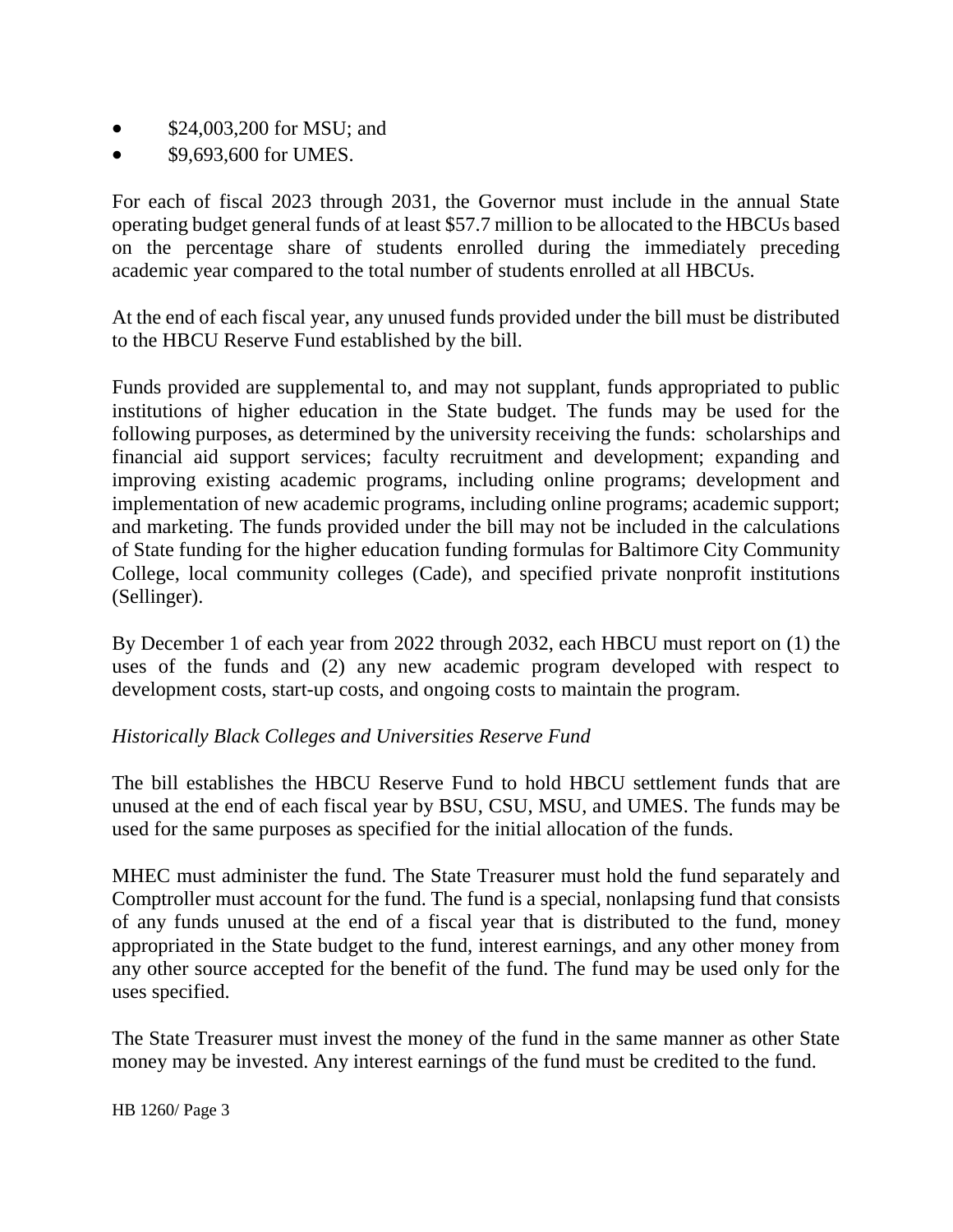Expenditures from the fund may be made only in accordance with the State budget. Money expended from the fund for the uses specified is supplemental to, and is not intended to take the place of, funding that otherwise would be appropriated for the uses specified or any other funds appropriated to public institutions of higher education in the State budget.

### *Provisions Contingent on Final Settlement Agreement*

Section 1 of the bill, which includes all of the provisions discussed above, is contingent on the execution of a final settlement agreement by December 1, 2020, that (1) incorporates and does not exceed the financial and programmatic commitments contained in Section 1 of the bill; (2) incorporates the court order regarding the case as specified; and (3) provides for attorney's fees and expenses in an amount of at least \$14.0 million but no more than \$25.0 million to plaintiff's counsel in the case.

In fiscal 2022, the Governor must provide an allocation for the attorney's fees and expenses – the amount of those fees and expenses specified in the final settlement agreement. That amount must come from the funds for the HBCUs, with each institution's share of the fees and expenses based on each institution's share of the total funds provided.

The settlement agreement, including any attorney's fees and expenses provided in the settlement agreement, are not subject to approval by the Board of Public Works (BPW).

The Attorney General is authorized to execute the final settlement agreement on behalf of the State on the terms the Attorney General deems as final resolution of *The Coalition for Equity and Excellence in Maryland Higher Education v. MHEC* (06-CV-02773-CCB) and appropriate to implement the purposes of Section 1 of the bill. In addition, the Attorney General must provide written notice of the executed settlement agreement to the Department of Legislative Services (DLS).

Section 1 of the bill, with no further action required by the General Assembly, is null and void if, by December 11, 2020: (1) DLS has not received notice of the settlement agreement; and (2) an order has not been issued from the U.S. District Court for the District of Maryland or the U.S. Court of Appeals for the Fourth Circuit that reverses or vacates the District Court's holding that the State failed to eliminate traceable *de jure* era policy of unnecessary program duplication or holds that any policy of unnecessary program duplication traceable to *de jure* segregation has been cured by the terms of the settlement agreement.

### *Online Academic Programs*

The University System of Maryland (USM) William E. Kirwan Center for Academic Innovation, in collaboration with UMUC Ventures, must work with the State's HBCUs

HB 1260/ Page 4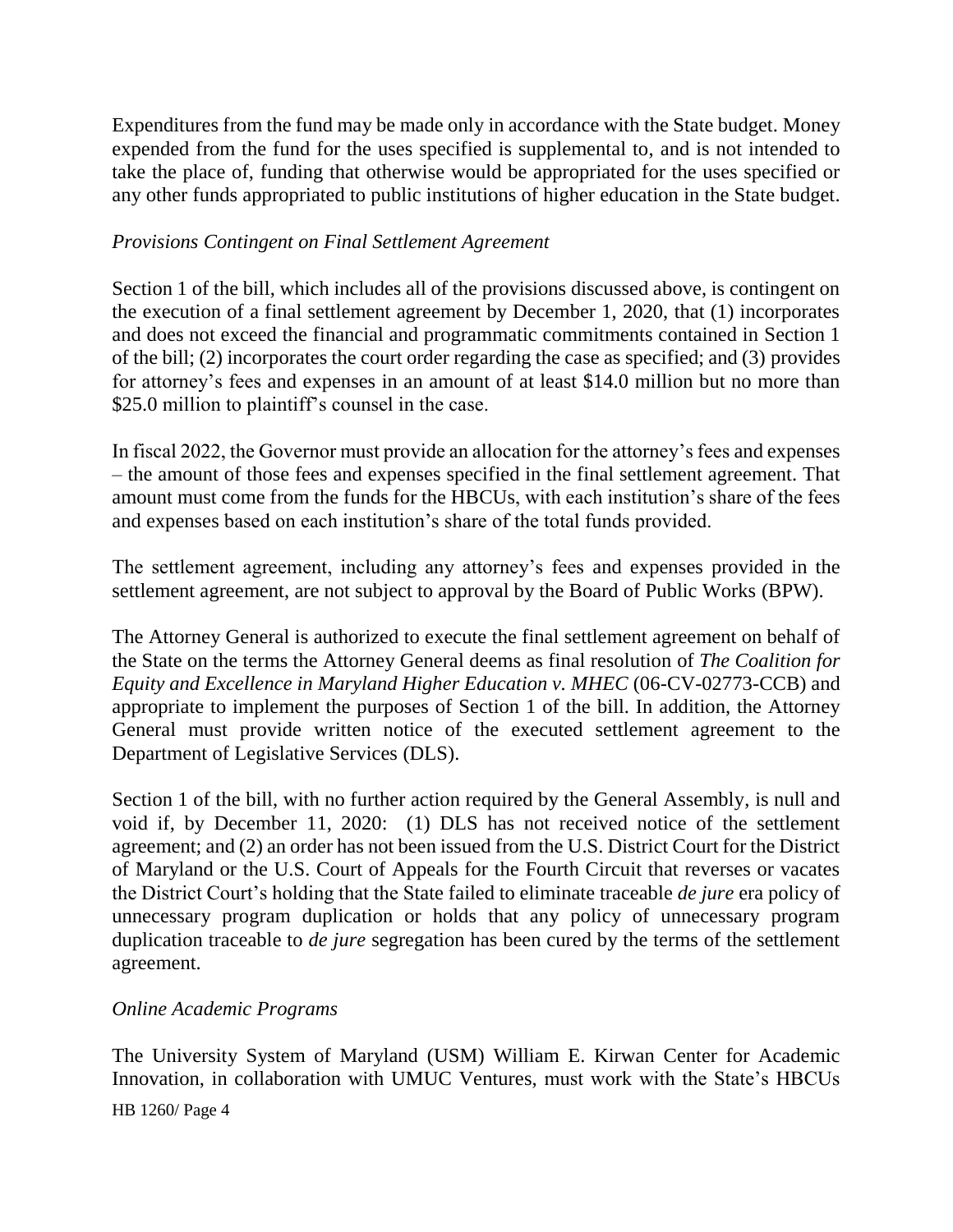with the goal of developing and offering online academic programs. The procurements and contracts for developing and offering online academic programs are not subject to the approval of BPW. The Board of Regents of USM may use the fund balance to support the development and offering of online academic programs. By December 1, 2020, each institution must submit a report on its efforts and any findings that summarizes the steps taken to comply with the requirement.

### *MHEC Study*

MHEC must, in consultation with MSU, USM, and St. Mary's College of Maryland, study its current policies and practices and any new policies or practices established in accordance with the bill for the purpose of (1) evaluating, streamlining, improving, and making recommendations on such policies and practices with respect to academic program review; (2) enhancing the economic competitiveness of the State by ensuring the responsiveness of institutions of higher education to market demand; and (3) effectively supporting the State's workforce development requirements. By December 1, 2020, MHEC must submit a report on its findings that summarizes the results of the study conducted.

### *HBCU Program Development*

The State's HBCUs are encouraged to hire a consultant who would assist the institutions, as a collective, with programmatic development. By December 1, 2020, each institution must submit a report on its efforts and any steps taken to comply.

### *Blueprint for Maryland's Future*

The State's HBCUs are encouraged to use funds provided under the bill to support and implement the Blueprint for Maryland's Future.

### **Current Law:**

### *Processes for Implementing New Academic Programs*

There are two processes for implementing new academic programs at institutions of higher education: one for new programs that can be implemented with existing resources and another for new programs that will require additional resources. The processes are overseen by MHEC, and MHEC's determinations about program approval are not subject to judicial review or administrative appeal.

Institutions of higher education seeking to implement new programs with new resources must submit proposals for the new programs to MHEC, and MHEC must approve or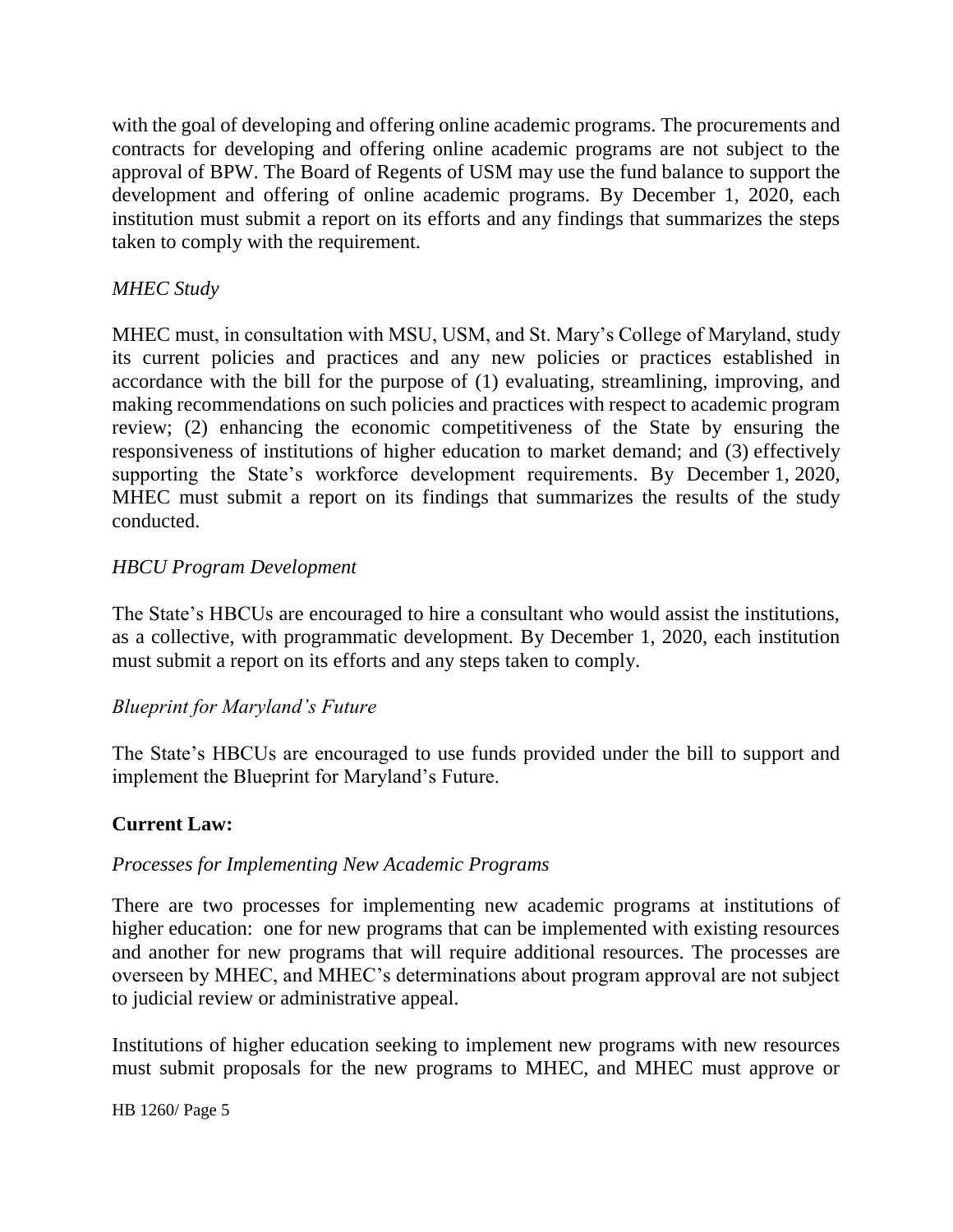disapprove the programs or, in the case of private nonprofit and for-profit institutions of higher education, recommend that the programs be implemented or not implemented. If MHEC fails to act within 60 days of the date of submission of a completed proposal, the proposal is automatically deemed approved.

When a public or private nonprofit institution of higher education determines that it can implement a new program with existing resources, the president of the institution must submit the proposal to the institution's governing board and to MHEC, and MHEC must distribute the proposal to other institutions. MHEC or another institution may file an objection to the proposal based on (1) inconsistency with the mission of the institution proposing the program; (2) a lack of need for the program; (3) unreasonable program duplication that could cause harm to another institution; or (4) violation of the State's equal educational opportunity obligations (known as *unnecessary* program duplication). Based on those factors, MHEC must determine if an institution's objection is justified. If MHEC determines that an objection is justified, it must negotiate with the institution's governing board and president to modify the proposal. If the objection cannot be resolved within 30 days of receipt of an objection, MHEC must make a final determination about the approval of the proposed program for a public institution of higher education or a final recommendation on implementation for a private nonprofit institution of higher education.

**Background:** For the past 13 years, the State of Maryland has been a defendant in a lawsuit brought by a coalition representing former, current, and prospective students at Maryland's HBCUs alleging that policies of the State's higher education system are in violation of federal law. After a federal District Court found in part for the coalition, there has been no final resolution of the case. If the parties do not reach an agreement, the case will move back to the federal appeals court for further litigation.

### *Lawsuit Regarding Maryland's Historically Black Colleges and Universities Continues*

The Coalition for Equity and Excellence in Maryland Higher Education, a group of former, current, and prospective students at Maryland's HBCUs, is suing the State alleging violations of the Civil Rights Act of 1964 and the Equal Protection Clause of the Fourteenth Amendment. The lawsuit was initially filed in 2006 in Baltimore City but was moved a few weeks later to the U.S. District Court. After attempts at mediation failed and after a long process of discovery, a six-week bench trial ensued in 2012.

HB 1260/ Page 6 The parties have never disputed that Maryland operated a *de jure* (as a matter of law) system of segregated public higher education before 1969, when the U.S. Department of Education's Office for Civil Rights (OCR) found the State to be in violation of Title VI of the Civil Rights Act of 1964. The coalition's lawsuit identified three alleged policies of the Maryland system of higher education, which the coalition argued were traceable to the prior *de jure* system: (1) limited institutional missions; (2) operational funding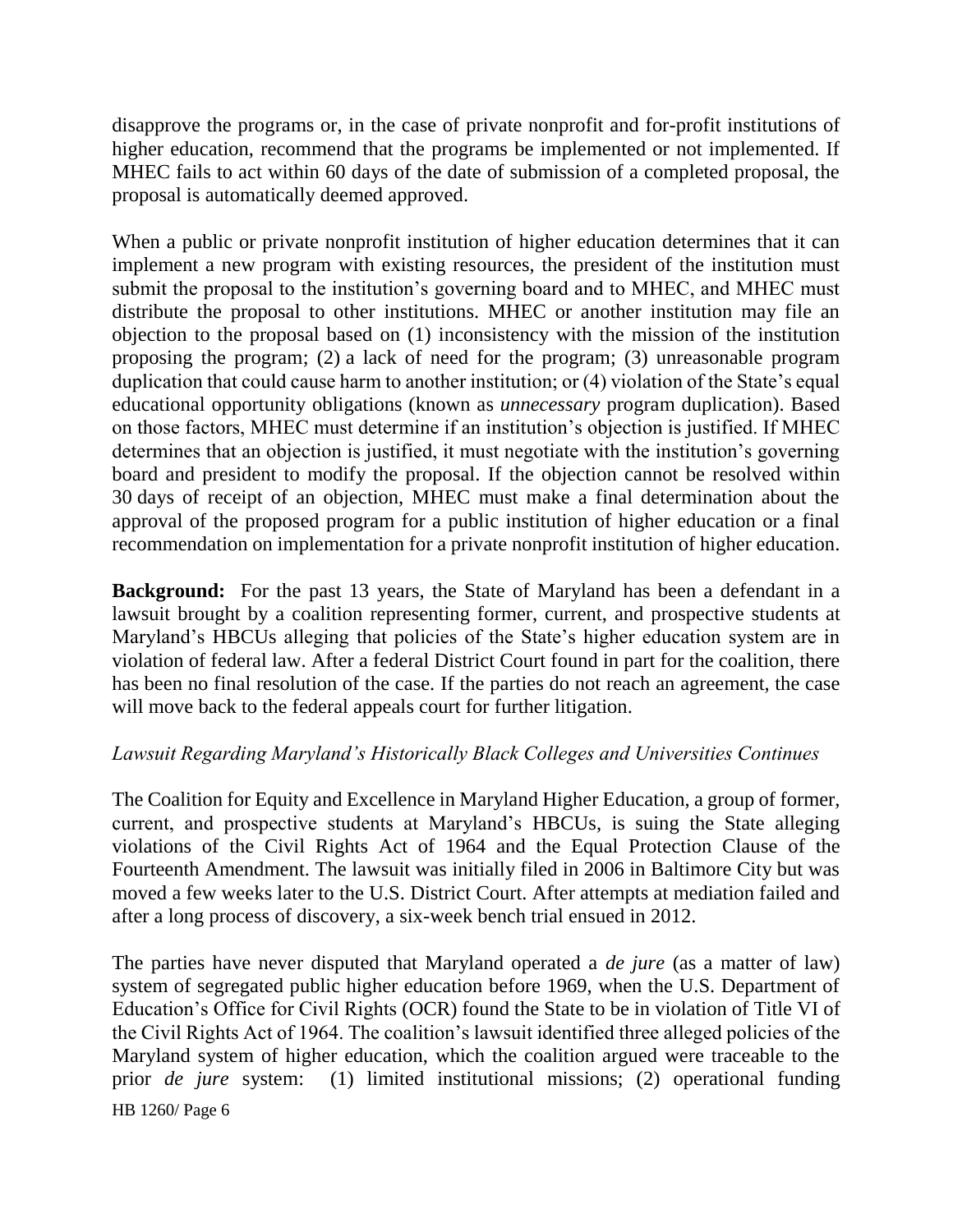deficiencies; and (3) unnecessary program duplication. (The court rejected a fourth claim of capital funding deficiencies before the case went to trial.) The District Court rejected the first two claims raised by the coalition but found that the State had failed to eliminate *unnecessary* program duplication for Maryland's HBCUs and concluded that this policy was traceable to the *de jure* segregation era.

### *Unnecessary Program Duplication*

The District Court, applying the law established by the U.S. Supreme Court in *United States v. Fordice* (1992) defined unnecessary duplication as the offering by two or more institutions of the same nonessential or noncore programs, nonbasic liberal arts and sciences course work at the bachelor's level, and all duplication at the master's level and above. The court cited MHEC's decision to approve a joint University of Baltimore (UB)/Towson University (TU) Master's of Business Administration (MBA) program over the objections of MSU in 2005 as an example of how the State failed to prevent additional unnecessary duplication. Of note, TU and UB did not renew the memorandum of understanding regarding the MBA program when it expired in October 2015, resulting in the program reverting back to UB.

### *Funding of HBCUs*

The District Court found that, under Maryland's current funding system, HBCUs are not underfunded by the State relative to traditionally white institutions (TWIs); rather, the court found that Maryland appropriated slightly more per full-time equivalent (FTE) student at HBCUs than at TWIs. Further, the court determined that Maryland's HBCUs are funded at or above their peer-based funding targets.

In 2000, Maryland entered into a five-year partnership agreement with OCR to improve the educational opportunities at the State's four HBCUs. To achieve this end, the agreement specified \$59.9 million in State operating funding from fiscal 2001 through 2006, which included \$31.5 million in Access and Success funds; \$20.5 million for OCR enhancement funds; \$4.9 million in Private Donation Incentive Program funds; and \$3.0 million for development of a Master Plan and business incubator at BSU, information technology and a revitalization study at CSU, and an admissions and enrollment management consultant for each HBCU. In addition, \$369.5 million was provided for capital projects at HBCUs.

Although the partnership agreement expired in December 2005 (fiscal 2006), the State has continued to allocate funds to HBCUs for the operating of programs. Furthermore, the State has permanently incorporated into the HBCU base budgets Access and Success (since fiscal 2007) and OCR enhancement funds (since fiscal 2019). In total, from fiscal 2007 through the fiscal 2021 allowance, \$181.1 million additional operating funding has been provided, including \$90.0 million in Access and Success funds, \$90.0 million in OCR

HB 1260/ Page 7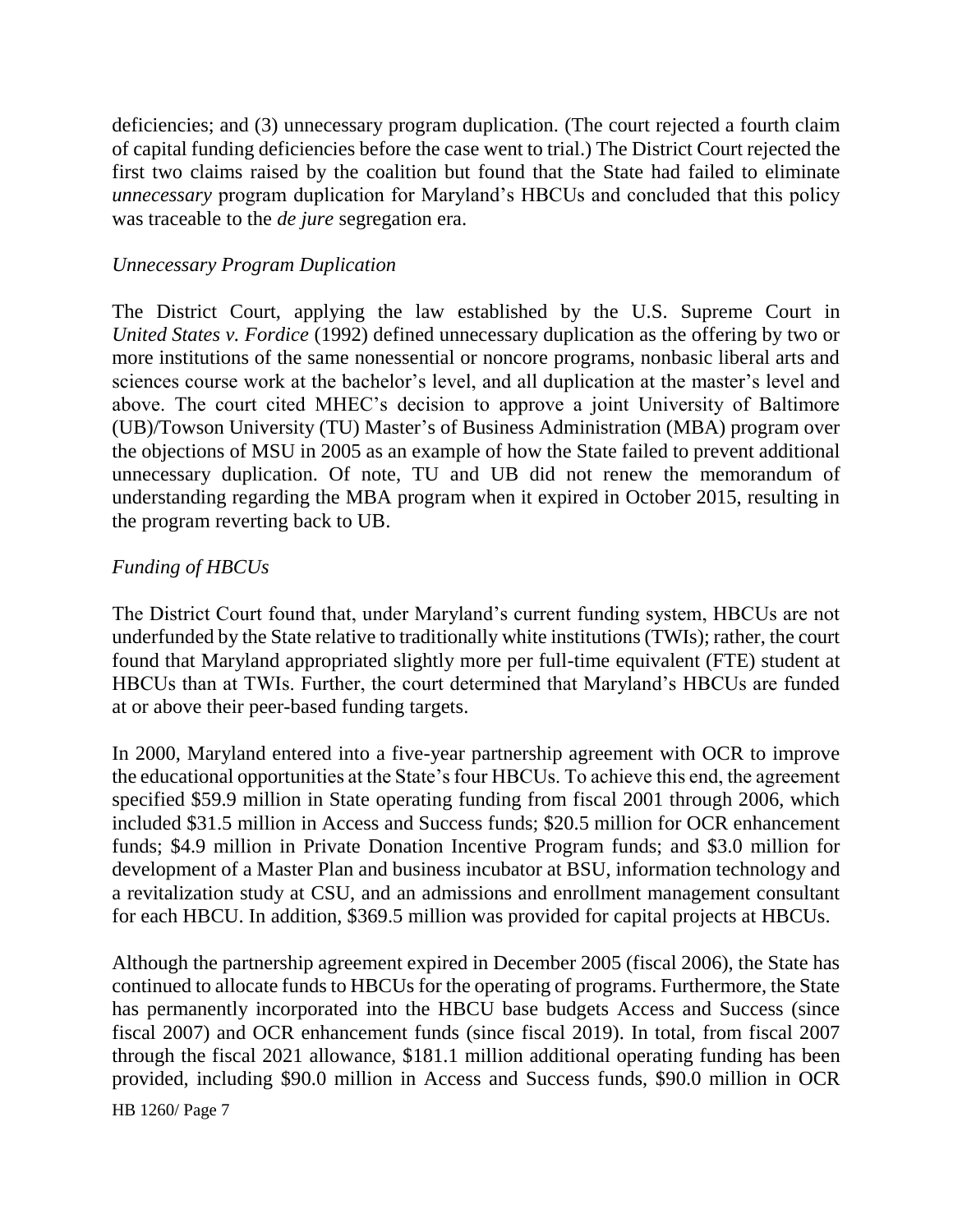funding, and \$1.1 million in Private Donation Incentive Program funds. Additionally, from fiscal 2001 through the fiscal 2021 allowance, \$1.1 billion was allocated for capital projects at the State's four HBCUs. **Appendix 1** provides the total allocations by HBCU.

#### *Potential Settlement*

In February 2018, the Governor proposed a \$100 million settlement to be allocated over a 10-year period beginning in fiscal 2020 that would supplement State appropriations to Maryland HBCUs. The coalition rejected this proposal.

In September 2019, the attorneys representing the coalition submitted a letter to the President of the Senate and Speaker of the House proposing a settlement amount of \$577 million "spread over a reasonable time period." The coalition specified that the funds would be used to develop and launch new programs, hire faculty, and provide scholarships. The coalition's proposed settlement amount was based on the Ayers case, a 1975 class action lawsuit directed against the state of Mississippi and its university system for operating a dual system of universities that discriminated on the basis of race. In 2001, a settlement agreement was reached in which the state of Mississippi agreed to pay \$397.1 million to the state's three HBCUs. The settlement amount included \$35 million in private endowment funds that HBCUs were intended to raise and \$2.25 million for attorney fees. However, DLS notes that it is unclear from the coalition's letter exactly how the proposed \$577 million settlement amount was determined.

In September 2019, the Governor proposed a "final offer" to settle the coalition's lawsuit for \$200 million allotted over a 10-year period starting in fiscal 2021.

### *MHEC Program Approval*

MHEC is responsible for approving academic programs offered by public and private two- and four-year institutions (both in-state and out-of-state institutions) to Maryland students. The number of submitted academic proposals increased 64.1% overall over the five most recently completed fiscal years, from 348 in fiscal 2015 to 571 in fiscal 2019. During that period, in-state proposals increased 93.4% and the number of out-of-state proposals decreased 78.7%. MHEC reports that it currently has 2.0 FTE staff dedicated to reviewing academic program proposals, down from 4.0 FTEs in fiscal 2015.

**State Fiscal Effect:** As shown in **Exhibit 1**, general fund expenditures increase by an estimated \$58.9 million in fiscal 2022 and by approximately \$58.5 million annually thereafter (through fiscal 2031 for the HBCU settlement funds). HBCU revenues increase by \$57.7 million from fiscal 2022 through 2031; HBCU expenditures increase correspondingly but may vary from year to year. Special fund revenues and expenditures also likely increase as explained below.

HB 1260/ Page 8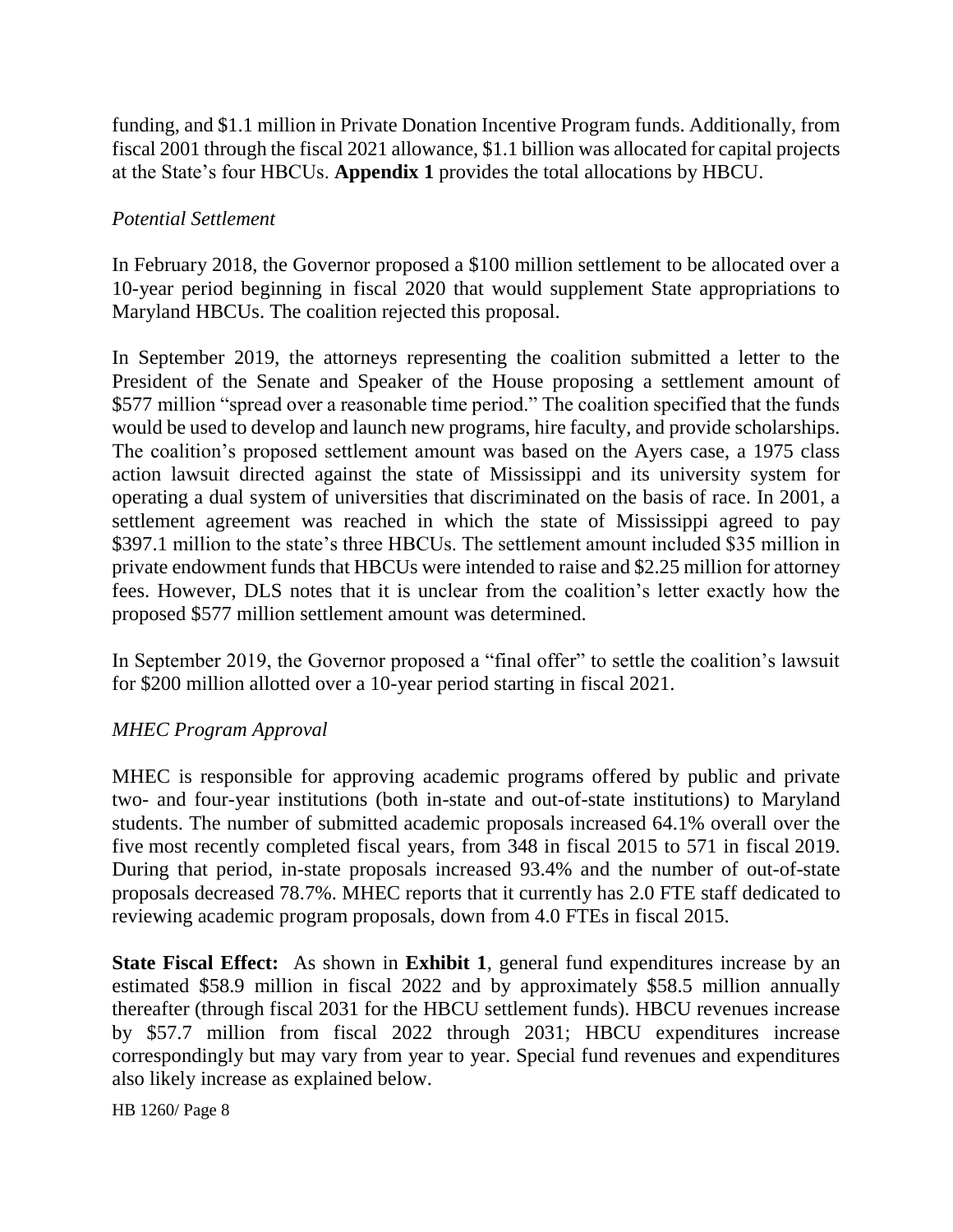## **Exhibit 1 Estimated General Fund Expenditures Fiscal 2022-2025 (\$ in Thousands)**

|                                         | FY 2022  | FY 2023  | FY 2024                                      | FY 2025  |
|-----------------------------------------|----------|----------|----------------------------------------------|----------|
| <b>MHEC Positions</b>                   | 10       |          |                                              |          |
| BSU <sup>1</sup>                        | \$10,379 | \$16,850 | \$16,890                                     | \$16,926 |
| CSU <sup>1</sup>                        | 4,458    | 7,210    | 7.217                                        | 7,217    |
| MSU <sup>1</sup>                        | 14,838   | 23,964   | 23,950                                       | 23,938   |
| UMES <sup>1</sup>                       | 5,992    | 9,676    | 9,644                                        | 9,618    |
| Attorney Fees and Expenses <sup>2</sup> | 22,032   |          | $\theta$                                     | $\Omega$ |
| <b>MHEC Staffing</b>                    | 731      | 749      | 775                                          | 802      |
| Document Management                     | 428      | 32       | 32                                           | 17       |
| <b>Other Operating Costs</b>            | 55       | 6        | 6                                            | 6        |
| <b>Total GF Expenditures</b>            | \$58,914 | \$58,487 | \$58,513                                     | \$58,525 |
| <b>BSU</b> : Bowie State University     |          |          | $MHFC+$ Maryland Higher Education Commission |          |

| <b>BSU:</b> Bowie State University | <b>MHEC:</b> Maryland Higher Education Commission |
|------------------------------------|---------------------------------------------------|
| CSU: Coppin State University       | MSU: Morgan State University                      |
| GF: general fund                   | <b>UMES:</b> University of Maryland Eastern Shore |

<sup>1</sup>This estimate reflects estimated full-time equivalent students at historically black colleges and universities (HBCUs) as projected by the Department of Legislative Services. Actual distribution of the \$57.7 million depends on actual enrollment. Mandated funding ends in fiscal 2031.

<sup>2</sup>Attorney fees and expenses reflect the most recent court filing by the plaintiffs' attorneys for fees and expenses. The actual amount cannot be less than \$14.0 million and can be no more than \$25.0 million. This amount is subtracted proportionately from the distributions to HBCUs in fiscal 2022.

Note: Funding is contingent on the execution of a final settlement agreement, as specified, by December 1, 2020, in the case of *The Coalition for Equity and Excellence in Maryland Higher Education v. Maryland Higher Education*. Excluding the document management costs, all expenditures are mandated.

Source: Department of Legislative Services

The following information and assumptions are used in this estimate.

#### *Reports and Studies*

 To the extent HBCUs hire a consultant to collectively develop academic programming, HBCU higher education expenditures increase in fiscal 2021. This amount cannot be reliably estimated, but it may be significant. However, HBCUs can repay any costs with additional funds received from the State in fiscal 2022.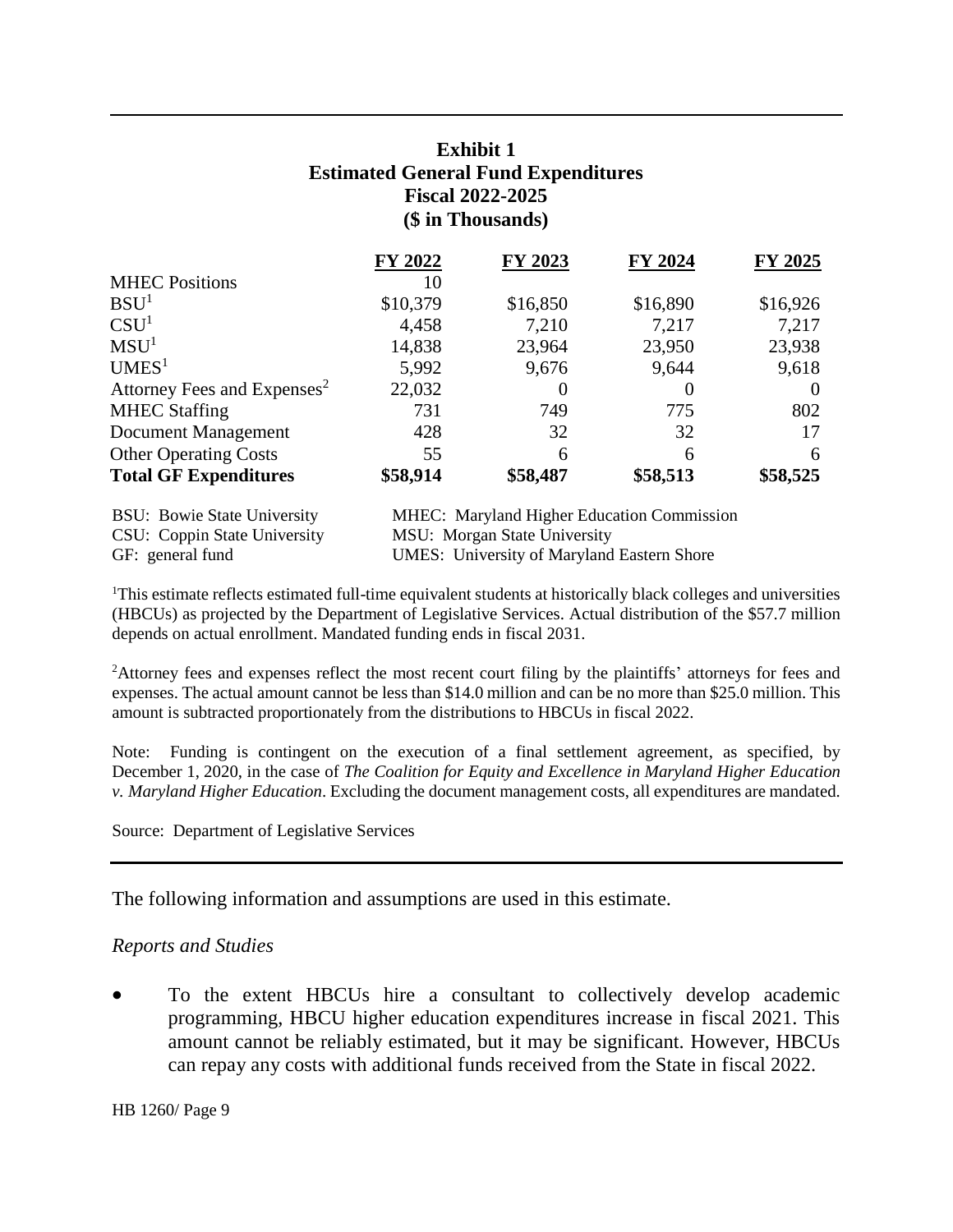- USM has proposed to support Maryland's HBCUs in developing online courses through the Kirwan Center and UMUC Ventures, a 501(c)(3) organization affiliated with University of Maryland Global Campus, at an estimated value of \$5 million per year beginning in fiscal 2021 that will lead to the development of 20 to 25 courses. The number of courses is contingent on an analysis of current program gaps and duplication between institutions. As part of this process, USM would examine where programmatic gaps exist and create and/or leverage new and existing programs; analyze investments needed to move existing under-enrolled and under-utilized programs online; review marketing and enrollment needs; perform a needs assessment for both academic support and back office operations; and perform data collection and analysis for strategic decision making. Alternatively, some of the funding distributed to HBCUs under the bill may be used. Such costs cannot be reliably estimated at this time.
- MHEC, in consultation with the public four-year institutions, can study its current policies and practices and any new policies or practices using existing resources.

### *Maryland Higher Education Commission*

- This estimate reflects MHEC hiring 10 full-time staff specialists for the new program evaluation unit as required by the bill. The estimate assumes that all staff are hired on July 1, 2021 (fiscal 2022), and reflects full-time salaries and fringe benefits as well as start-up costs and other operating costs. Future year expenditures reflect 10 full-time salaries with annual increases and employee turnover as well as annual increases in ongoing operating expenses. Annual funding for 10 full-time staff is mandated by the bill.
- MHEC advises that it requires a new document management system to efficiently operate and manage the new program evaluation unit. This estimate includes one-time programing (\$128,900), software (\$143,120), and equipment (\$155,696) costs totaling an estimated \$427,716 in fiscal 2022. Future years reflect ongoing programing and software costs associated with the system as well as additional programing costs in fiscal 2023 and 2024. This funding is not mandated by the bill.
- MHEC charges a fee to public and private institutions for each academic program proposal or modification submitted to MHEC for review. These fee revenues are considered special funds. Thus, special fund revenues to MHEC likely increase due to HBCUs submitting more program proposals that require review during the settlement period. The amount cannot be reliably estimated, but any increased fee revenues may be used to offset general fund support to MHEC as under current law.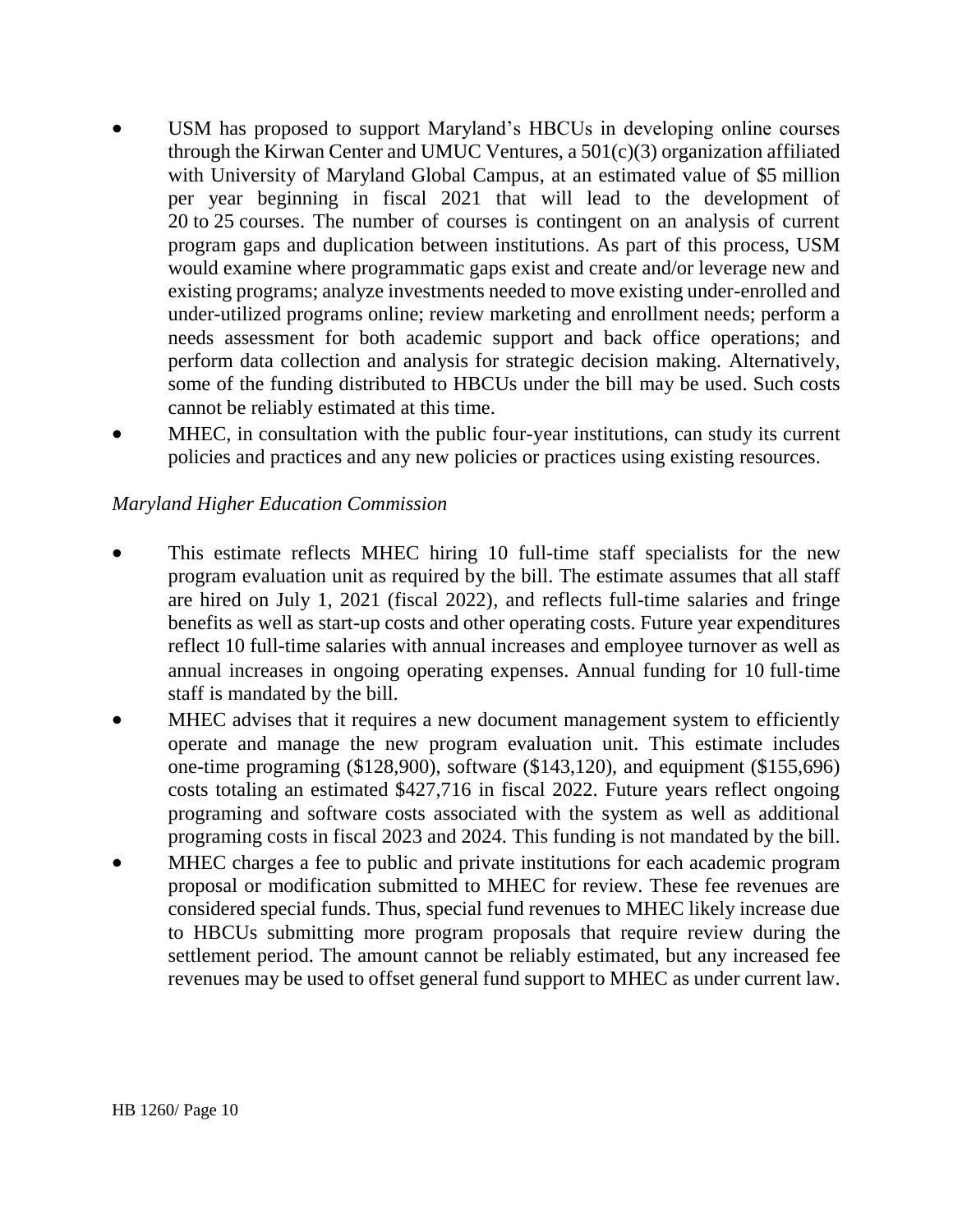## *HBCU Allocations and Attorney's Fees and Expenses*

- The bill mandates \$57.7 million be distributed to HBCUs from fiscal 2022 through 2031, for a total of \$577.0 million over 10 years. These funds must be used for the purposes specified in the bill.
- However, in fiscal 2022, the bill also requires that between \$14.0 million and \$25.0 million in attorney's fees and expenses be taken from the HBCU allocation based on each institution's share of the total funds provided under the bill. For the purposes of this estimate, it is assumed that attorney's fees and expenses are \$22.0 million, which reflects the most recent 2017 filing with the District Court by the plaintiff's attorneys for attorney's fees and expenses.
- In fiscal 2023 through 2031, the \$57.7 million is distributed to HBCUs based on the share of students enrolled during the immediately preceding academic year at each HBCU compared to the total number of students enrolled at all HBCUs. The fiscal 2022 allocation in the bill is based on FTE enrollment, which includes full-time and part-time students. Exhibit 1 reflects DLS projections of FTE enrollment by campus in the out-years. The actual distributions will be based on actual annual enrollment at HBCUs.
- This estimate assumes the HBCU settlement funding is *not* used to calculate the higher education funding formulas for community colleges and nonprofit four-year institutions, since the settlement funding is for a limited duration. If this funding were used to calculate the formulas, general fund expenditures for the higher education funding formulas would increase by approximately \$22 million annually from fiscal 2023 through 2031. In fiscal 2022 the increase would be less due to the attorney's fees and expenses.
- HBCU revenues increase as discussed above. Funds are not required to be spent in the year that they are received; thus, expenditures may vary by year. At the end of each fiscal year, any unused funds provided under the bill must be distributed to the HBCU Reserve Fund established by the bill.
- To the extent funds are distributed to the HBCU Reserve Fund, special fund revenues and expenditures increase. The amount cannot be estimated and likely varies from year to year. Money deposited to the fund may only be used for purposes specified in the bill.
- This estimate does not reflect the impact of any tuition revenue due to programs established at HBCUs or any impact on TWI tuition revenue. Any such impact cannot be reliably estimated; however, it is likely overall minimal because the public four-year institutions are selective and can adjust their student enrollment using admissions policies.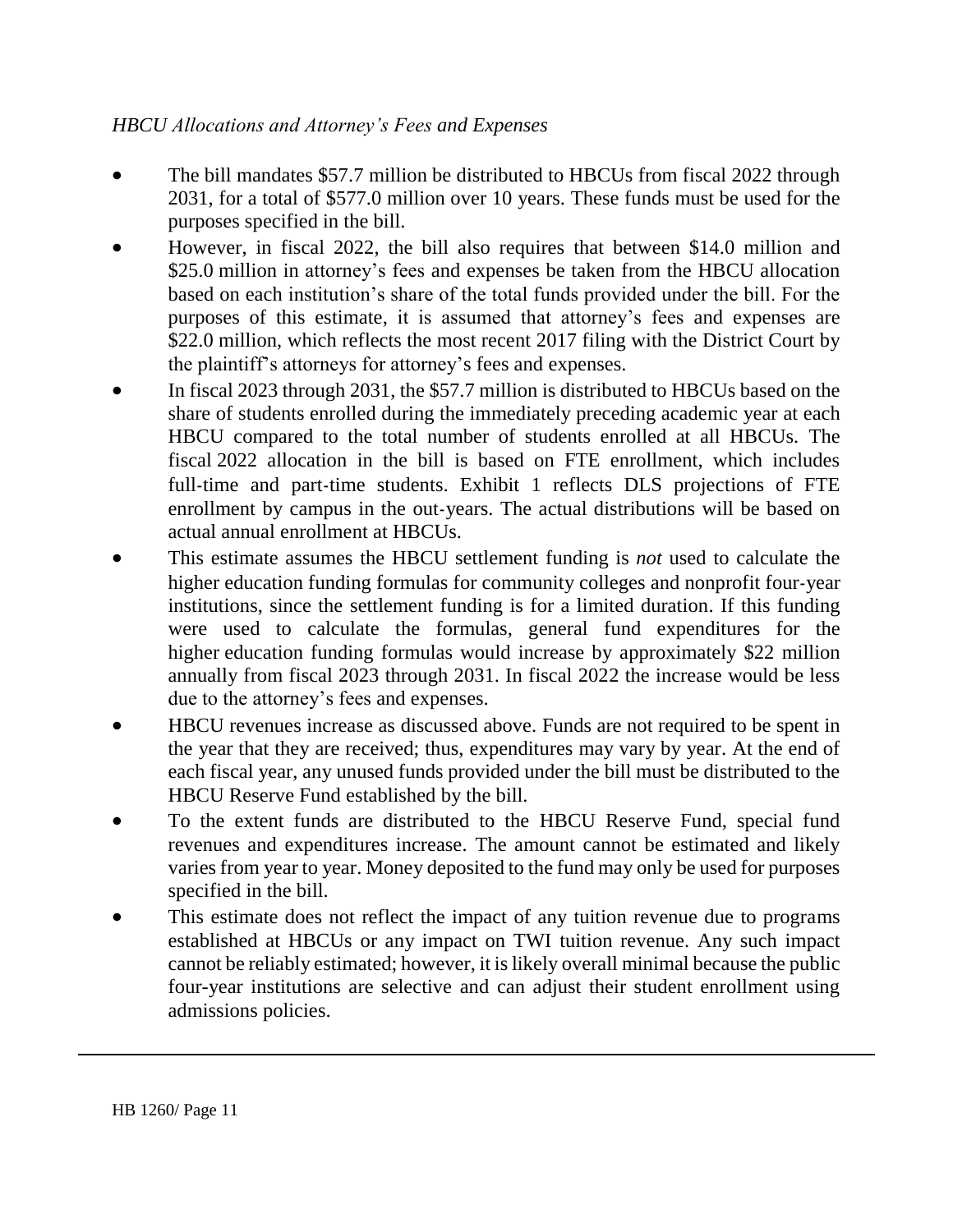## **Additional Information**

**Prior Introductions:** None.

**Designated Cross File:** SB 1043 (Senator Sydnor, *et al.*) - Budget and Taxation and Education, Health, and Environmental Affairs.

**Information Source(s):** Maryland Higher Education Commission; University System of Maryland; Department of Budget and Management; Department of Legislative Services

| <b>Fiscal Note History:</b>                    | First Reader - February 23, 2020        |
|------------------------------------------------|-----------------------------------------|
| $rh$ <sup>/rhh <math>\frac{rh}{h}</math></sup> | Third Reader - March 15, 2020           |
|                                                | Revised - Amendment(s) - March 15, 2020 |

Analysis by: Caroline L. Boice Direct Inquiries to:

(410) 946-5510 (301) 970-5510